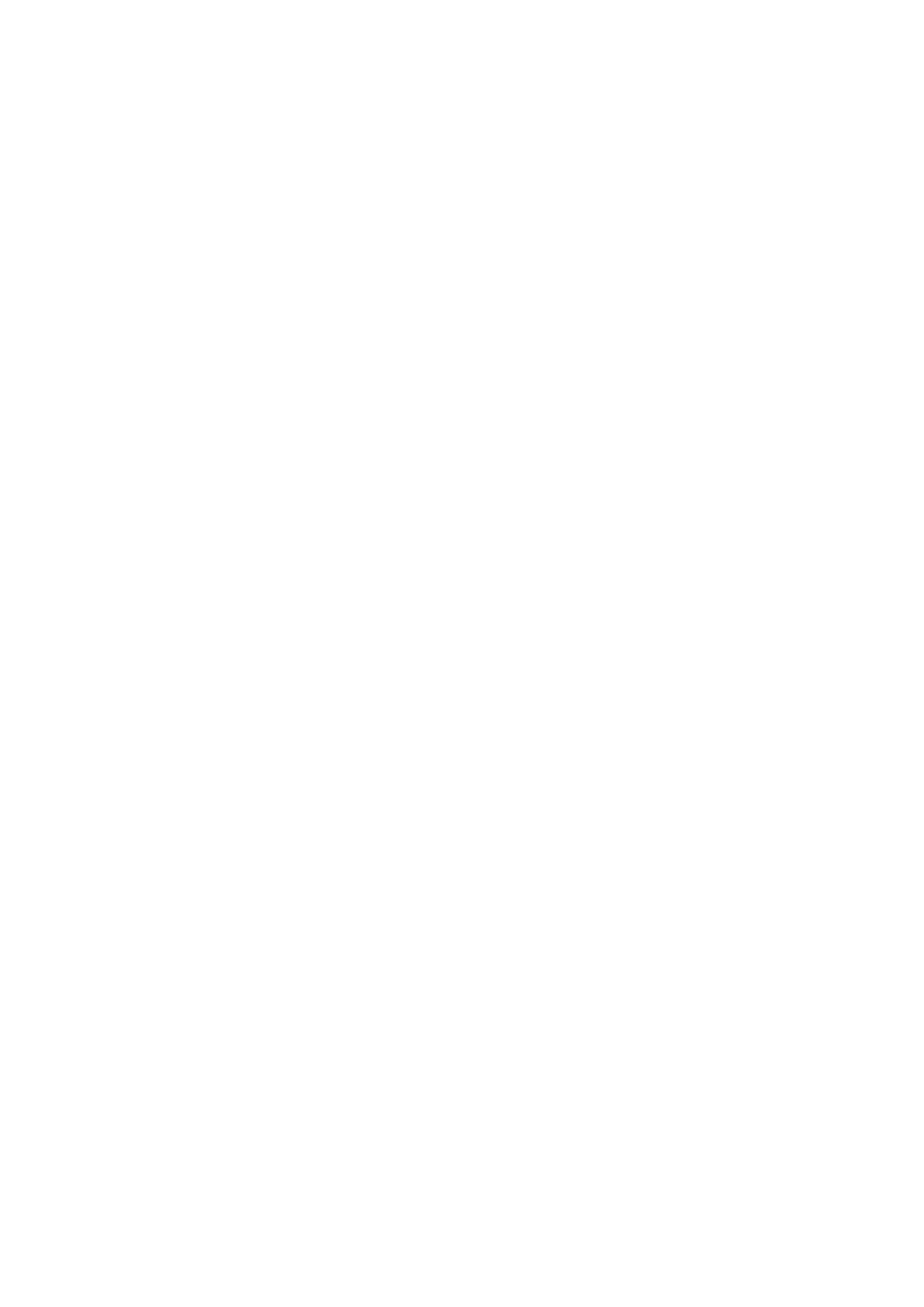# **PROPOSAL FOR THE INCLUSION OF SPECIES ON THE APPENDICES OF THE CONVENTION ON THE CONSERVATION OF MIGRATORY SPECIES OF WILD ANIMALS**

- **A. PROPOSAL:** To list Great Knot *Calidris tenuirostris* on Appendix I
- **B.** PROPONENT: Government of Philippines

# **C. SUPPORTING STATEMENT**

- **1. Taxon**
- **1.1 Class** Aves
- 1.2 Order Charadriiformes
- **1.3 Family** Scolopacidae
- **1.4 Species**: *Calidris tenuirostris*
- **1.5 Common names** Great Knot, Eastern Knot, Bécasseau de l'Anadyr, Correlimos Grande

## **2. Biological data**

*Calidris tenuirostris* is the largest of the calidrid species.

#### 2.1 Distribution

It breeds in north-east Siberia, **Russia.**

More than 80% of the global population stage in the Yellow Sea of **North Korea**, **South Korea** and **China,** especially on northward migration. Distribution within the Yellow Sea is patchy and it is likely that some staging strongholds have yet to be identified. Most northbound birds fly non-stop from non-breeding grounds to Yellow Sea staging areas, but significant passage numbers are recorded in **Japan (**50-10,000 individuals), **Philippines** (3700)**, Thailand, Malaysia**, and also in **Vietnam and Indonesia**. Flight from Yellow Sea to breeding grounds is direct. Some post-breeding birds use the Yellow Sea, and some migrate south via the Sea of Okhotsk, **Russia**, where they stage for a non-stop flight to wintering grounds.

Most of the population winters in **Australia** (probably >90%; Chatto 2003, Bamford et al 2008, Rogers et al. 2011), mainly at sites on the northern coast. There are also wintering populations on the coastline of South-East Asia including **Thailand** (c 5000 P Round *in litt* 2013) and the **Philippines** (7000 WBCP 2011), **Malaysia** (3000 in Selangor, D Bakewell *in litt* 2014.) and **Papua New Guinea** and on the coasts of **India, Bangladesh (**less than 600 birds S Choudhary *in litt* 2014)**, Pakistan**, and the eastern coast of the Arabian Peninsula (Ali and Ripley 1969; del Hoyo *et al.*1996).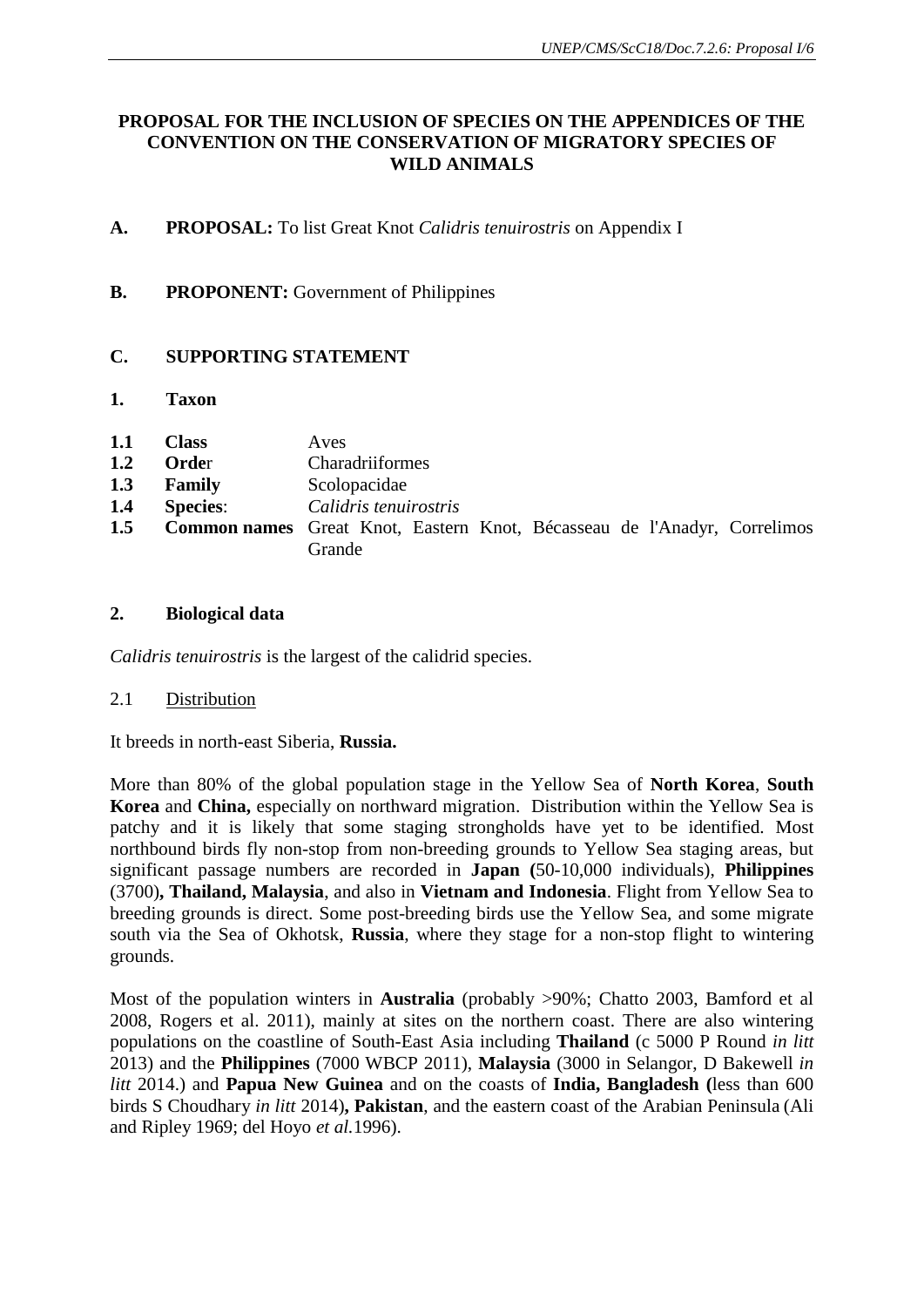Of the 41 known internationally important sites for Great Knot for the eastern population, 12 are in **China (**especially Yalujiang, Shuangtaizi estuary and Bohai Bay with more than 10,000 birds during spring 2013 and/or 2014, Z Ma *in litt* 2014), 10 in the **Republic of Korea**, 10 in **Australia**, 5 in **Russia** (Jaensch 2013), with one each in **Japan**, **Philippines, Malaysia**  (Kapar Power Station, Selangor, D Bakewell *in litt* 2014) and **Thailand** (Inner Gulf, P. Round *in litt 2013)*. For the smaller Arabian Sea population, three known internationally important sites are in west **India** (S. Balachandran *in litt* 2014), two in **United Arab Emirates** and one each in **Oman, Iran** and **Saudi Arabia** (Delany *et al.* 2009).

The Great Knot is a regular visitor during winter and spring to the **Philippines** where more than 7,000 individuals or about 2.4% of the world population is recorded overwintering, mainly in coastal wetlands of Negros Occidental (Tibsoc and Ilog- Hilabangan) which is of international importance for Great Knot, and in lower numbers at Olango Island Wildlife Sanctuary, Cebu (DENR-PAWB 2014, WBCP 2011). It is also recorded from 13 other islands: Batan, Cuyo, Loran, Luzon, (Magsalay et al. 1989), Masbate, Leyte, Samar, Palawan, Mindanao, Tawi-Tawi, Sibutu, Tres Islas and Tumindao (Dickinson *et al.* 1991, Kennedy *et al.* 2000, WBCP 2014).

The Great Knot is a regular though uncommon non-breeding visitor (October to March) on the entire east coast of **India** and especially the south east coast, including Point Calimere (Ali & Hussain, 1981, Daniel & Balachandran 2002), Chennai (Ali & Ripley 1969), Pulicat Lake (Mohapatra & Rao, 1993) and the Marine National Park, Gulf of Mannar, Tamil Nadu (Balachandran 1997). It is also recorded from Assam, Orissa, the Sundarbans and West Bengal (Balachandran & Sathiyaselvam 2007, Zockler et al 2005) and Andaman Islands (Ali & Ripley 1969). On the west coast, it is recorded in Gujarat (Naik et al. 1991) with large numbers recorded in recent years (1500 at Pirotan Island, Uran in Maharashtra (Balachandran, in litt 2014) and the Lakshadweep Islands (Ali & Ripley 1969)).

# 2.2 Population

The Great Knot is classified as Vulnerable on the IUCN Red List owing to a rapid population decline caused by the reclamation of non-breeding stopover grounds, and under the assumption that further proposed reclamation projects will cause additional declines in the future (BirdLife International 2014). It was upgraded from Least Concern to Vulnerable in 2010.

The global population (which is monotypic )is now estimated at c.295,000 individuals (based on 2007 census data), though given documented declines the true figure is likely to be lower (Wetlands International 2014, BirdLife International 2014). Two biogeographic populations are recognised, with the main non-breeding population centred around Australasia and Southeast (c.290,000 individuals) and a smaller population along the northern coast of the Arabian Sea (c.5,000 individuals) (Wetlands International 2014).

The population was previously estimated at 380,000 individuals, of which <45% were thought to stage in **South Korea** on northward migration (Wetlands International 2006) and 360,000 winter in **Australia** (Bamford *et al.* 2008). Bamford et al. 2008 used data from as far back as 1986 and as such any population decline over this period may not be captured in the estimate.

Reclamation and development of tidal flats in **South Korea** has led to dramatic declines of c.90,000 Great Knots since reclamation in 2006 at Saemangeum, where c 25% of the global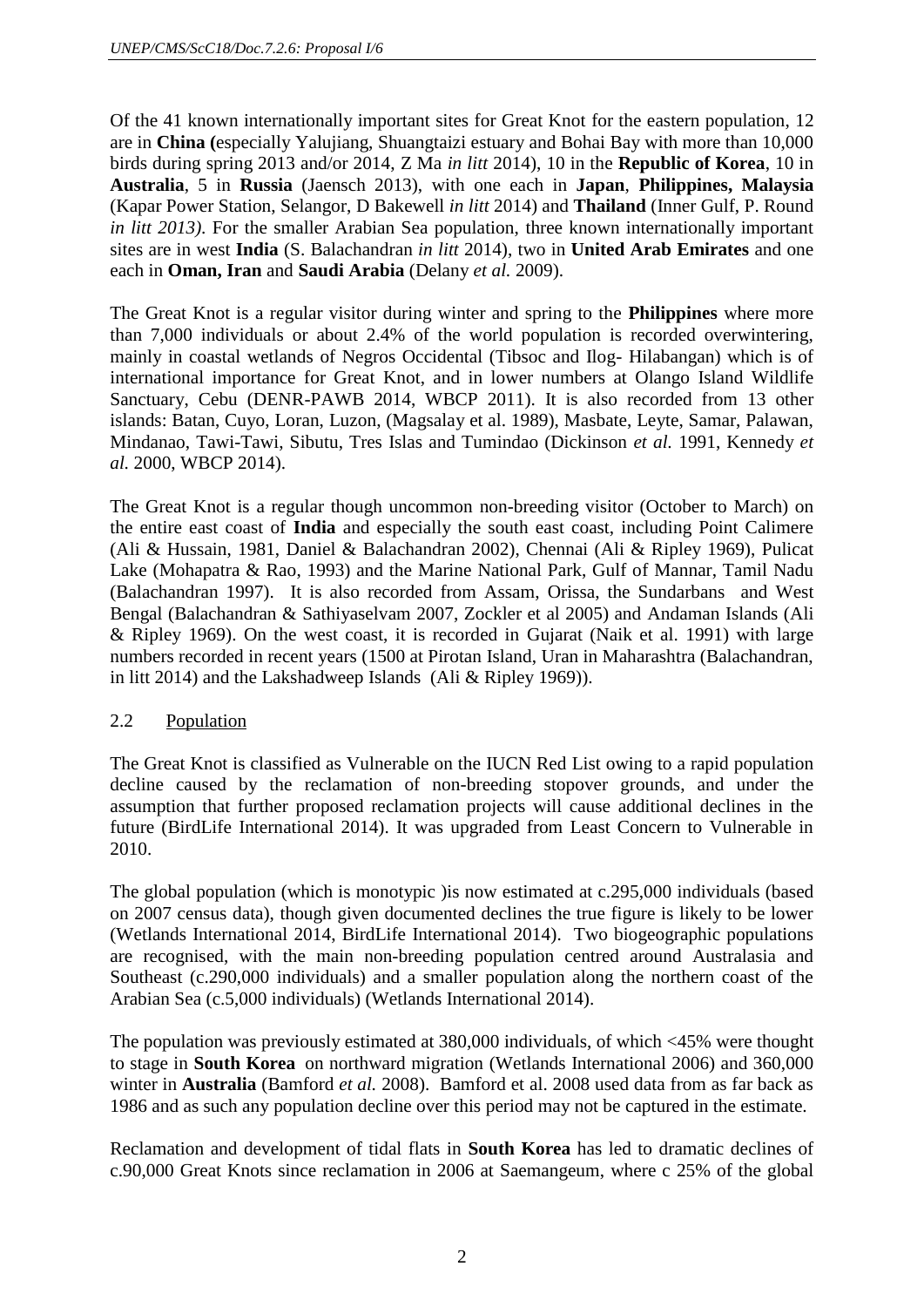population previously staged (Rogers et al. 2006, 2009). Birds were not simply displaced to other sites in South Korea (Moores et al. 2008). Counts in the non-breeding stronghold in north-western **Australia** declined by ~20% in the same period, coinciding with a decline in apparent annual survival of adults. This strongly suggests that most individuals previously using Saemanguem died rather than being displaced (Rogers *et al* 2009).

While there have been no observed declines at the main **Philippine** overwintering wetlands on Negros, and increases in the past decade of up to a 25 times , to 5000 birds, in the Inner Gulf of **Thailand** (P Round *in litt* 2013) and up to five times in **Malaysia** (both Peninsular Malaysia and Sarawak (East Malaysia) (D Bakewell *in litt* 2014), further declines have occurred at smaller staging grounds in **Japan** and at major wintering grounds in **Australia** and also in **India.**

**Australia:** There was a 23.9% decline from 2001 to 2008 in the largest non-breeding site at Eighty-mile Beach (Rogers et al 2008). A separate national analysis discovered a declining trend of 48% over 20 years, with 95% confidence intervals placing the decline rate between 65% and 24% (C. Studds *in litt*. 2014). Wilson et al (2011) estimated an annual decline rate of 4.5% in Moreton Bay, Queensland, between 1992 and 2008, and the species is no longer regular at some sites along the south coast which used to consistently support small numbers (Australasian Wader Study Group database: Birds Australia *in litt.* 2011). A recent survey of significant coastal wetlands in the North and North-East found no evidence that Great Knots have shifted their wintering grounds in Australia (Ray Chatto *pers. com*.).

With an annual survival rate during 2011-2012 of 0.63 and annual breeding output of 0.15, it is predicted that the global population of great knot will halve within four years. Only the immediate provisioning of suitable staging grounds in the Yellow Sea region, during both northward and southward migration, may now help to prevent extinction (Piersma et al in prep).

**India:** at the Marine National Park, Gulf of Mannar, Tamil Nadu**,** there was a decline of c 60% from 350 in 1985-86 to 140 in 2006-2007 (Daniel & Balachandran 2002) with a recovery to 450 in 2012, perhaps due to a redistribution from sites east of India. Similarly, in recent years, numbers have increased on the East coast (300 at Chilika Lake, 1200 at Point Calimere in 2012). However, numbers remain higher on the west coast with more than 1500 in the Gulf of Kachchh.

**Philippines**: at the Olango Island Wildlife Sanctuary, Cebu, counts since 2005 show a 9% decline with an average mid-winter population per 5-year period 2005-2009 of 650 individuals and 590 individuals for the 5-year period 2010-2014 (Arne Jensen, Wild Bird Club of the Philippines 2014 *in litt.*). Intensified coverage of the internationally important coastal wetlands of Negros Occidental, however, shows a substantial increase in the midwinter population: from about 3,000 individuals in 2013 to 6,590 individuals in 2014 (DENR-PAWB 2014, Godfrey Jakosalem pers. comm. 2014), however, rather than suggesting a possible shift in overwintering grounds, this probably reflects improved count coverage (C Custodio *in litt* 2014).

These data make it clear that the population is declining overall (Moores *et al.* 2008, Amano *et al* 2010; R. Clemens *in litt.* 2010). Given that reclamation in the Yellow Sea is not restricted to Saemangeum, and many more reclamation projects are proposed within the region (MacKinnon et al 2012), it is reasonable to assume that declines will continue in the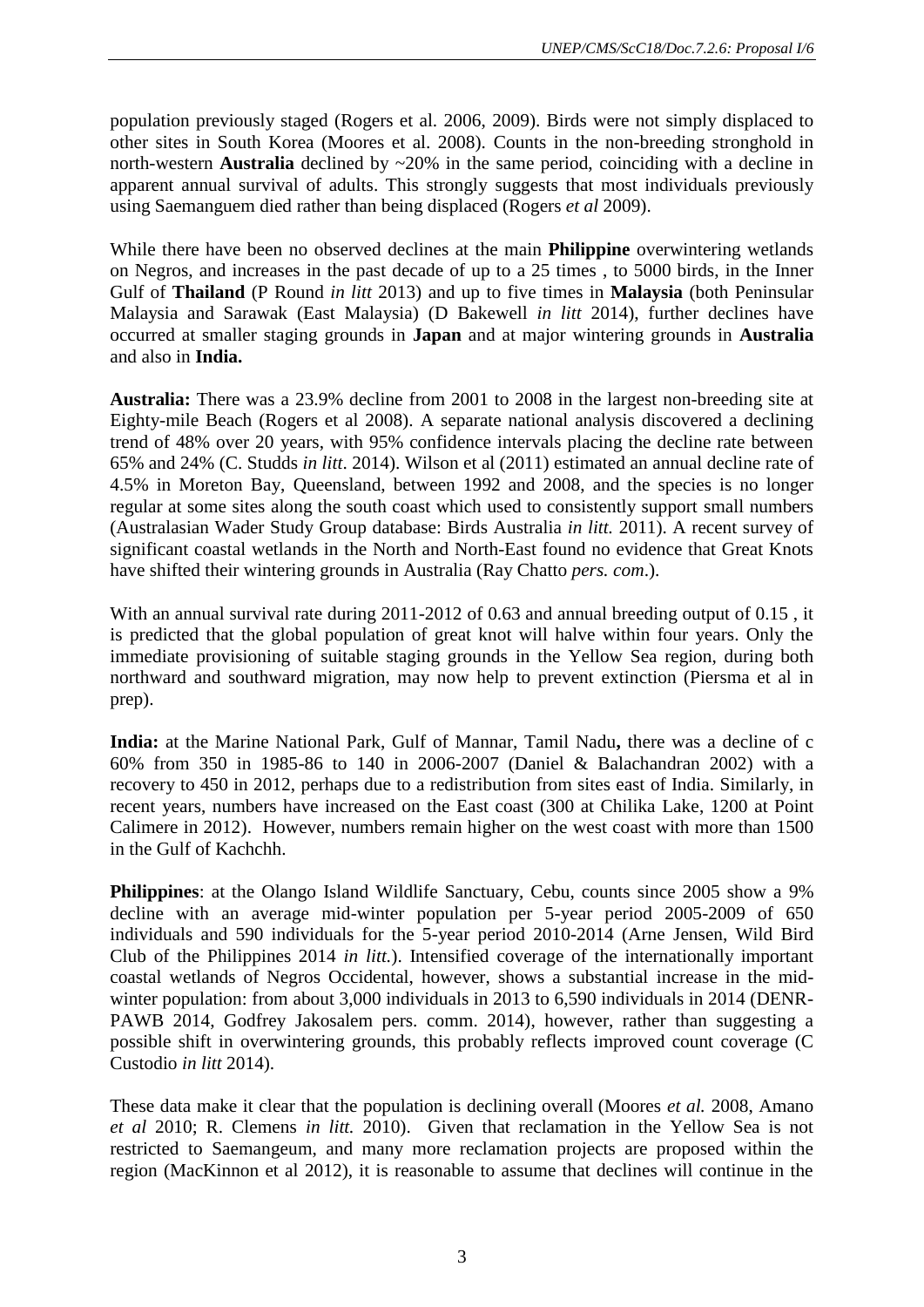future, hence a precautionary decline of 30-49% over 22 years (three generations) is estimated.

## 2.3 Habitat

*Breeding*: The species breeds on plateaus or gentle slopes with montane tundra in the subarctic, at heights of 300-1,600 m (del Hoyo *et al.* 1996).

*Non-breeding*: The species is restricted to coastal habitats, the great majority of the population occurring at sites with extensive tidal flat systems, where the species (a specialised molluscivore) forages mainly on bivalves. These sheltered coastal habitats include inlets, bays, harbours, estuaries and lagoons with large intertidal areas of mud and sandflats, and oceanic sandy beaches with nearby mudflats. It roosts in refuges such as wave-dampened beaches, shallow water in sheltered sites or on salt-flats amongst mangroves during high tides. The species also roosts on sandy spits and islets and occasionally on exposed reefs or rock platforms (del Hoyo *et al.* 1996, Higgins and Davies 1996, Rogers *et al.* 2006). Rarely uses inland wetlands,

*Staging*: estuaries and on intertidal mudflats (Moores 2006, Tomkovich 1997). Also inland wetlands (eg Pong Dam, Himachal Pradesh, India) (S Balachandran *in litt* 2014).

## 2.4 Migrations

This species is a long-distance migrant that largely travels along the coast making few stopovers, but utilising different routes in the autumn and the spring(Higgins and Davies 1996). It breeds from late-May to late-June, departing the breeding grounds in July and arriving on the wintering grounds between August and October. The return migration to the breeding grounds takes place from March to April, although immature non-breeders often remain in the tropical parts of the wintering range for the breeding season. The species forages in large flocks of one hundred to many thousand at favoured sites on passage (del Hoyo *et al.* 1996).

# **3. Threat data**

# 3.1 Direct threats

In the **Chinese, North Korean** and **South Korean** regions of the Yellow Sea and in **Australia**, especially the east and south, the species is threatened by disturbance (e.g. from off-road vehicles, tourists and hunters) (Tomkovich 1997, Kelin and Qiang 2006). There is also increased disturbance from beach tourism in **India** (Rahmani, *in prep*).

#### 3.2 Habitat destruction

The species uses few staging sites in very high concentrations, making it particularly vulnerable to site loss. It is especially threatened by wetland loss and degradation in the Yellow Sea where c.80% of the population stages on northward migration (Barter 2002; Bamford *et al.* 2008; van de Kam *et al.* 2010). Intertidal mudflats in the Yellow Sea have declined by 65% in 50 years (Murray et al. 2014). In **South Korea**, after the loss of the important Saemangeum stopover area, and almost all of the tidal-flats in Asan Bay and much of Namyang Bay, possibly only five sites nationwide remain internationally important. Of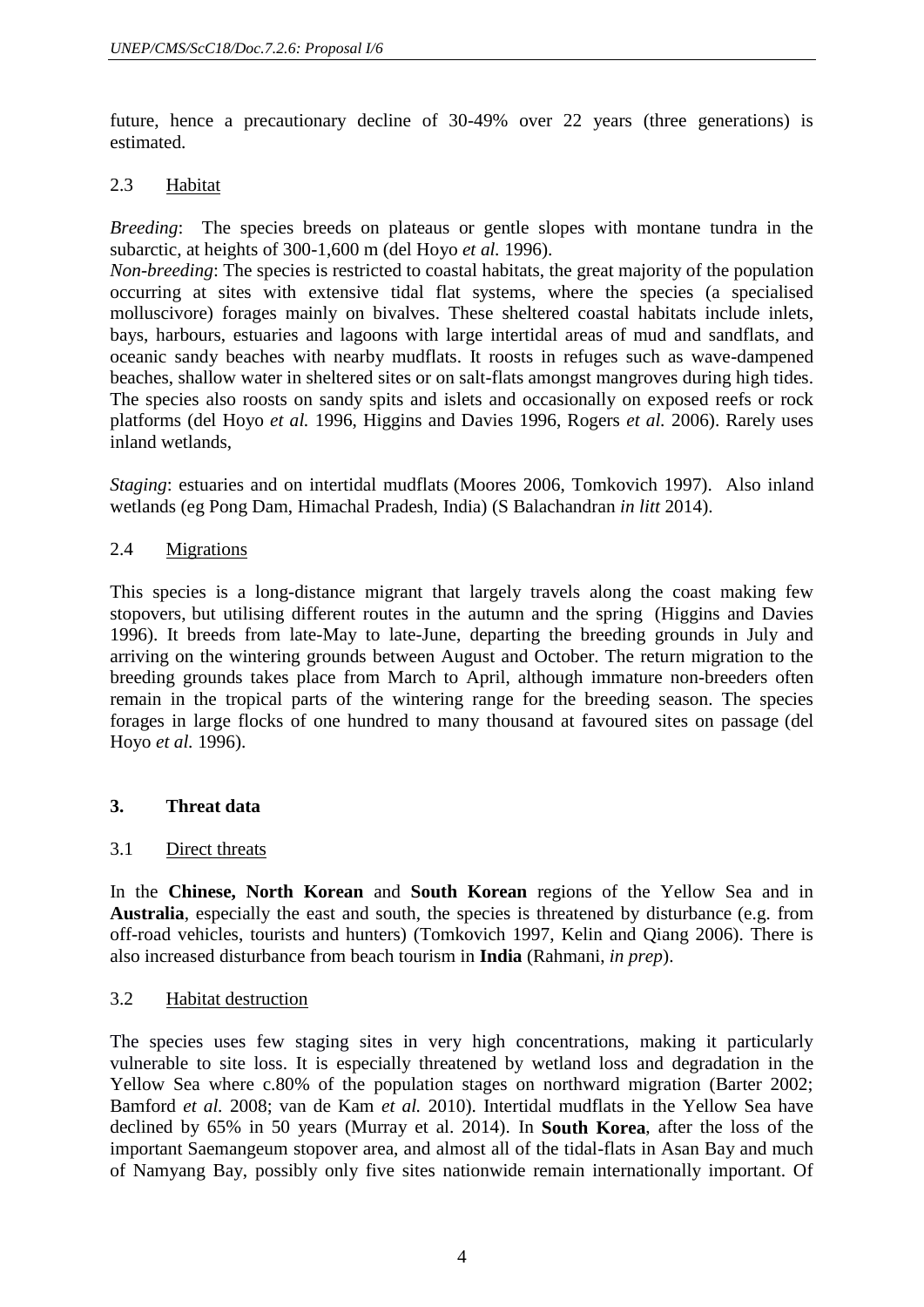these, only one, the Geum Estuary, currently has a low risk of reclamation, with the other four at risk due to the proposed construction of tidal power plants and barrages, industrial use and urban expansion (Moores 2006).

In the **Chinese, North Korean** and **South Korean** regions of the Yellow Sea the species is also threatened by the degradation and loss of wetland habitats through environmental pollution (e.g. oil contamination of intertidal mudflats) and reduced river flows (Kelin & Qiang 2006, MacKinnon et al 2012).

In the **Philippines** there are threats from increased mangrove forestation at its feeding areas within the tidal mudflats of Negros Occidental, and general deterioration of the coastal environment due to massive fishing activities including gathering of molluscs and bivalves (Godfrey Jakosalem per comm. 2014).

In **India** there are threats from the development of ports in Orissa and Andhra Pradesh, the potential habitat degradation/loss in the Gulf of Mannar from the Sethu Samudhram Canal Project, the increased risk of oil pollution due to oil exploration on the Gujarat coast (Balachandran & Sathiyaselvam in prep at Chilika Lake habitat loss due to the extension of prawn farms and invasion of halophytic plants and grasses (Balachandran *et al* 2014) and general deterioration of coastal environment due to pollution, litter and fishing activities (Rahmani *in prep*).

Threats in **Australia** include local mangrove encroachment eg in Roebuck Bay (Australian Government 2009, D Rogers *in litt* 2014) and, especially in the east and south, habitat loss and degradation from pollution, changes to the water regime and invasive plants (Garnett *et al* 2011).

# 3.3 Indirect threats

The species is also potentially threatened by climate change because it has a geographically bounded distribution: its global distribution is restricted to within c.10<sup>°</sup> latitude from the polar edge of the continent and within which 20-50% of current vegetation type is projected to disappear under doubling of CO2 levels **(**BirdLife International unpublished data). Sea-level rise also represents a looming threat, with great knot projected to lose between 15% and 60% of its internationally important habitat, and 20% and 90% of its remaining population under sea-level rise of 50cm and 300cm respectively (Iwamura et al. 2013).

#### 3.4 National and international utilization

It is hunted in many countries on migration (Barter *et al.* 1997; Ming *et al.* 1998), including **India**, for example it is trapped along with other waders by *Narikurvas* of the Tamil Nadu coast (Balachandran 1999).

In **China** hunting has been a serious threat to great knots and other shorebirds at some sites in east China (e.g. Chongming Island).. In the Yangtzie River mouth in the early 1900s 33  $000 - 63000$  shorebirds were being hunted by local farmers annually using clap nets (Tang  $\&$ Wang 1995). Great Knot was the most common species in hunting catches varying between 22% - 30% in 1991 and 1992 (Barter et al 1997). At Chongming Dao in 1996 hunting levels were simular (Barter et al 1997). Hunting, using clap nets, was also reported from Hunaghe Delta in the early 1990s (Wang et al. 1991, 1992) with an estimated annual catch of 30 000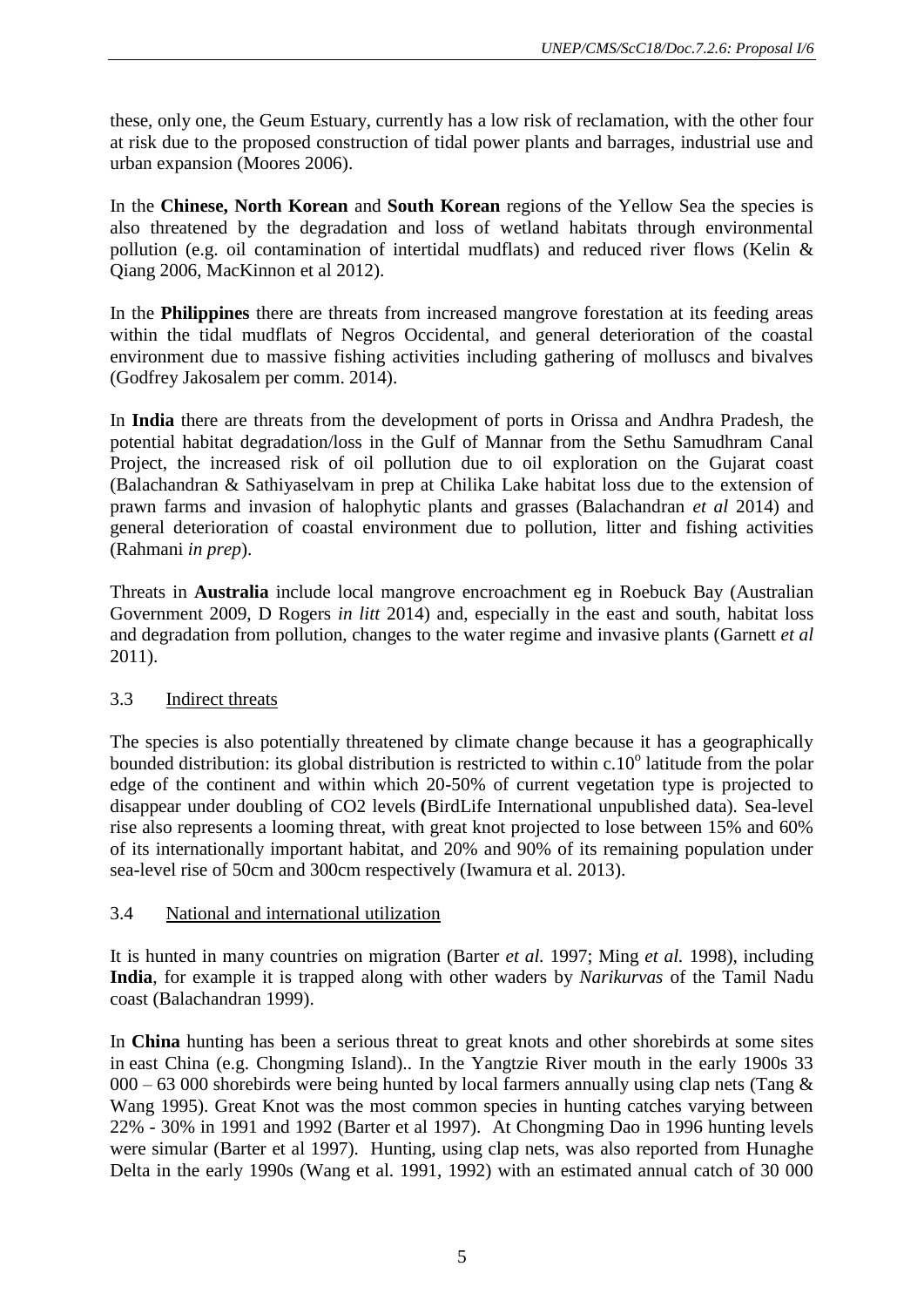shorebirds in 1991. However, with the exception of Chongming Dao, no hunting was detected during extensive surveys of the Chinese intertidal areas between 1996 and 2001 (Barter 2002).

In contrast to clapnetting, mist nets on ponds (and some tidal flats) have increased - probably more to prevent predation of the produce in the ponds rather than to catch birds for sale (D Watkins *in litt 2014*). In addition foraging shorebirds at low tide are sometimes bycatch in nets set for fish, e.g. in Bohai Bay (D Rogers in litt 2014).

Although there is still illegal hunting at some sites, overall the numbers of hunters has decreased over the past three decades and it is not a major threat to shorebirds compared to the rapid loss and degradation of wetland habitats (Z Ma *in litt* 2014).

# **4. Protection status and needs**

# 4.1 National protection status

Protected nationally in **Australia** through listing as a migratory and marine species on the Environment Protection and Biodiversity Conservation Act 1999. Listed as Vulnerable in New South Wales, Northern Territory and Western Australia; Rare in South Australia, and Threatened in Victoria.<sup>1</sup> Also protected under Australian State and Territory legislation.

Protected in the **Philippines** under Republic Act No. 9147 the Wildlife Resources Conservation and Protection Act of 2001.

Protected in **India** under the Indian Wildlife Protection Act, 1972 (as modified in 2006). Occurs mostly within protected areas (Gulf of Mannar, Point Calimere, Chilika Lake, Pulicat Lake, Pallikaranai Marsh ( Chennai), Bhitarkanika National Park, Sundarbans, and Gulf of Kachchh including Pirotan Island).

# 4.2 International protection status

This species was uplisted to Vulnerable in 2010 by BirdLife International (2010) and IUCN owing to a recent and ongoing decline of 30-49% in three generations, caused by the reclamation of non-breeding stopover grounds, and under the assumption that further proposed reclamation projects will cause additional declines in the future.

The Great Knot is currently listed on Column A of Table 1 of the action plan of the Agreement on the Conservation of African-Eurasian Migratory Waterbirds (AEWA).

# 4.3 Additional protection needs

- 4.3.1 Protect all remaining unprotected important sites for this species, particularly the remaining tidal flats in the Yellow Sea.
- 4.3.2 Update Protected Area management planning to increase the security of the key staging habitat for Great Knot around the Yellow Sea.

 1 http://www.environment.gov.au/cgi-bin/sprat/public/publicspecies.pl?taxon\_id=862.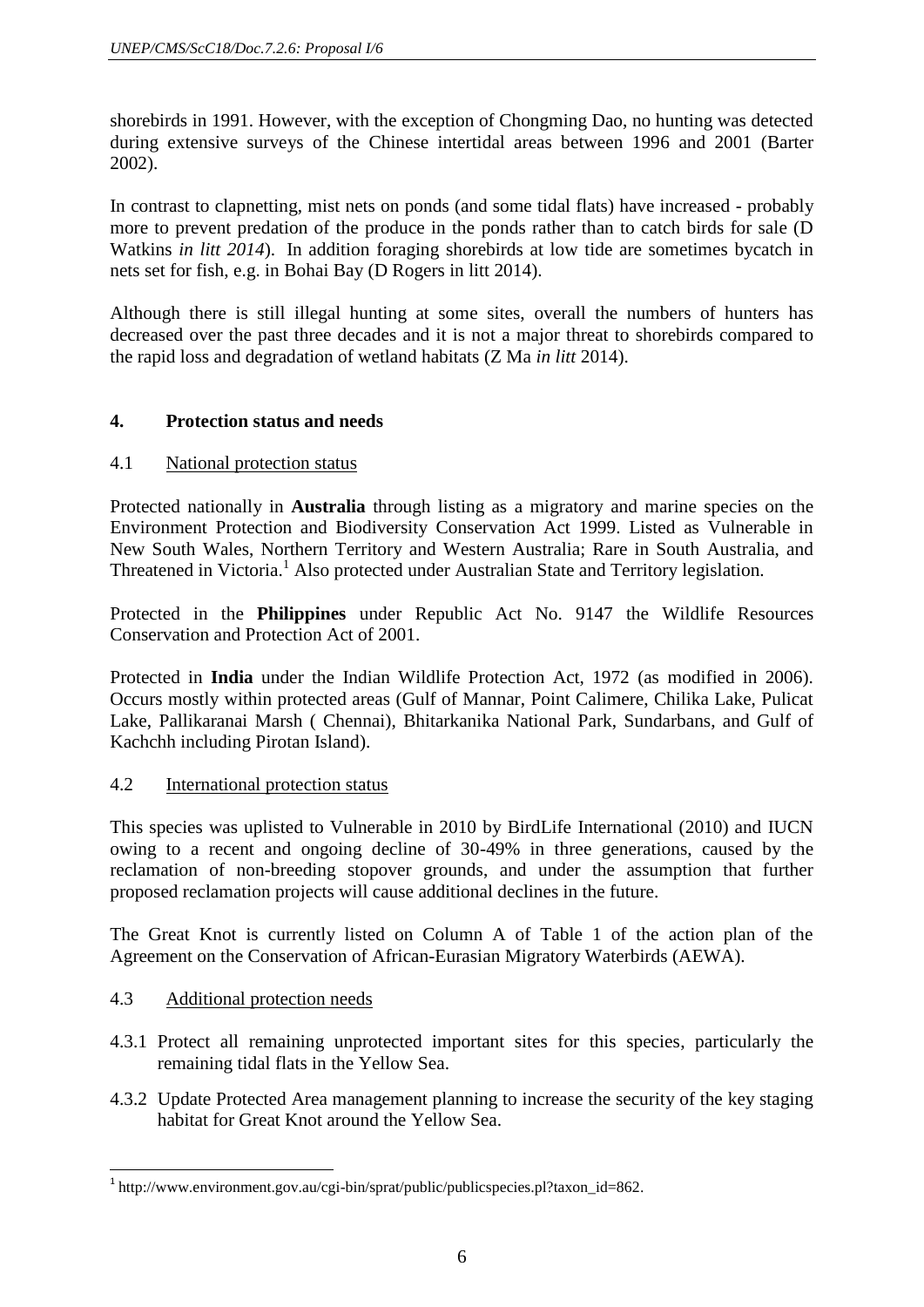- 4.3.3 Enhance the capacity of Protected Area staff around the Yellow Sea to implement appropriate management for the staging habitats used by Great Knot.
- 4.3.4 Restore habitats near reclaimed wetland sites to offset some or all of the existing and future loss.
- 4.3.5 Manage roosting and feeding sites in the species' non-breeding range to minimise disturbance (Rogers et al. 2006).
- 4.3.6. Give legal protection to the species in all Range States, drawing the attention of hunters to the issue of look-alike species.
- 4.3.7 Ensure waterbird survey and monitoring programmes are sufficient to monitor trends and shifts in distribution of the great knot population, to identify any unknown key non-breeding areas and to assess effectiveness of above management actions.
- 4.3.8 Undertake ringing, colour marking and tracking studies, for example in the Philippines and India, to improve understanding of migratory routes and help identify key sites.

## **5. Range States**

AUSTRALIA, BANGLADESH, Brunei, China, Guam (to USA), INDIA, Indonesia, IRAN, Japan, Kuwait, Malaysia, Myanmar, North Korea, Northern Mariana Islands (to USA), Oman, PAKISTAN, Papua New Guinea, PHILIPPINES, Russia, SAUDI ARABIA, Seychelles, Singapore, South Korea, SPAIN, Sri Lanka, Thailand, Timor-Leste, United Arab Emirates, Vietnam. And as a vagrant to Bahrain, DENMARK, Djibouti, GERMANY, IRELAND, ISRAEL, MAURITIUS, Micronesia, MOROCCO, NETHERLANDS, New Caledonia (to France), NEW ZEALAND, NORWAY, PALAU, Qatar, UNITED KINGDOM, Yemen. (CMS Parties are shown in capital letters.).

### **6. Comments from Range States**

# **7. Additional remarks**

#### **8. References**

- Ali, S. & Ripley, S. D. 1969. *Handbook of the birds of India and Pakistan.* Vol. I. Oxford University Press, Bombay.
- Ali, S. & Hussain, S. A. 1981. *Studies on the movement and population structure of Indian avifauna*. Annual Report 1. BNHS, Bombay. Pp 98.
- Amano, T., Székely, T., Koyama, K., Amano, H. & Sutherland, W.J. (2010) A framework for monitoring the status of populations: an example from wader populations in the East Asian-Australasian flyway. *Biol. Conserv.*, 143, 2238-2247.
- Australian Government. 2009. *Draft Significant impact guidelines for 36 migratory shorebirds Draft EPBC Act Policy Statement 3.21*. Canberra, Australia. Downloaded from: http://www.environment.gov.au/epbc/publications/migratory-shorebirds.html on 25/02/2011.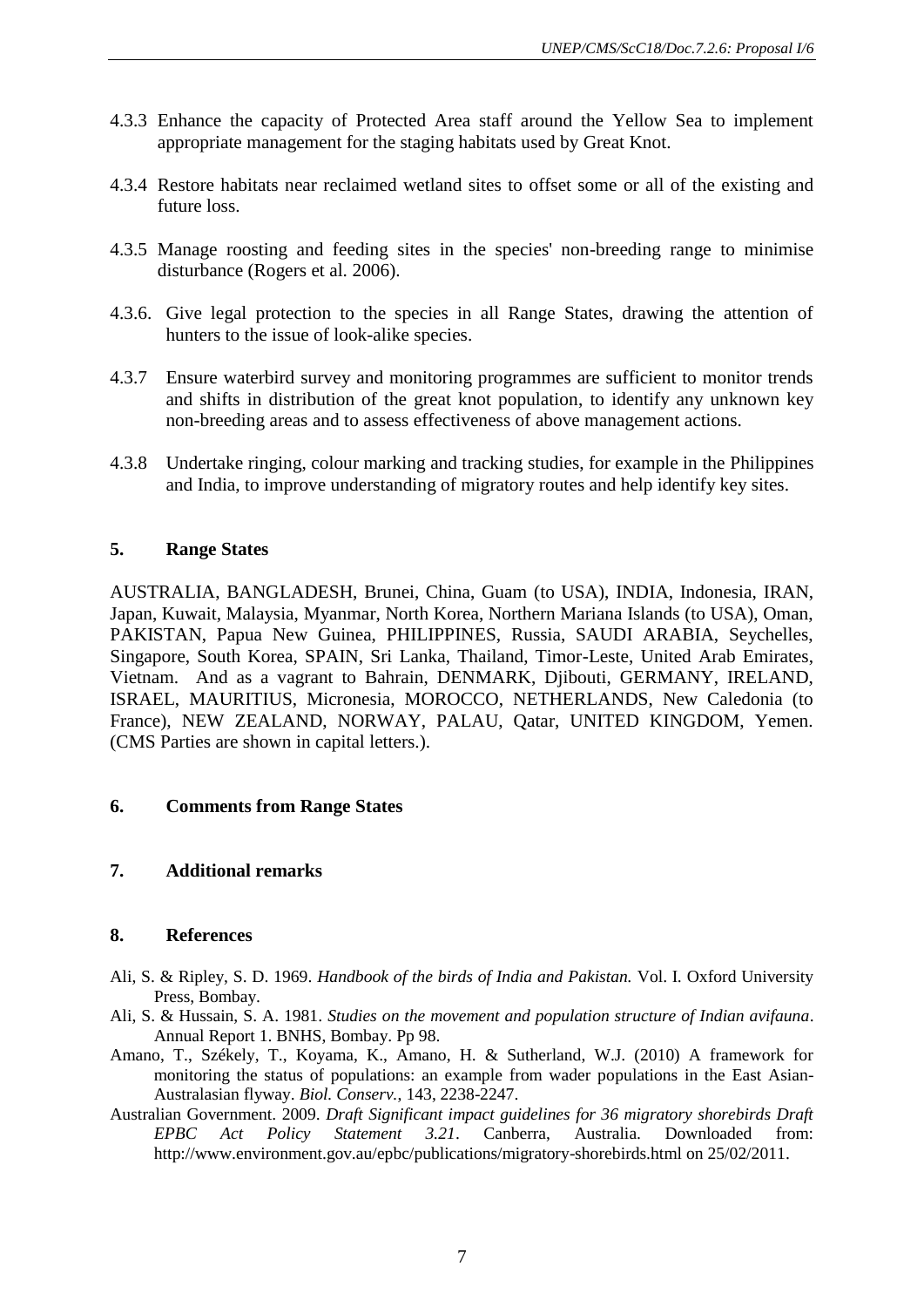- Balachandran,S 1997. Populations, status moult,and measurementosf GreatK not Calidris tenuirostris winteringi n south India. *Stilt* 30: 3-6.
- Balachandran, S.1999. (Co-Investigator) In; Daniel, J.C. et al *Community participation in conservation of the waterbird sanctuary of Vedaranyam Swamp- A case study on the bird trappers* Final Report. Salim Ali Wild Wings Trust". Mumbai
- Balachandran, S. & Sathiyaselvam, P. 2007. Further records of Great Knot *Calidris tenuirostris* and Red Knot *Calidris canutus* from the north-east coast of India. *J. Bombay Nat. His. Soc* 104 (3): 351-351.
- Balachandran, S, Gangaiamaran,P. & Tarunsingh 2014. *Studies on the waterbird population monitoring and Avian Disease Surveillance at Chilika Lake with special emphasis for habitat Management.* III Interim Report submitted to the Chilika Development Authority, Govt of Odisha, Bhubaneswar, Bombay Natural History Society, Mumbai
- Bamford, M., D. Watkins, W. Bancroft, G. Tischler, & J. Wahl. 2008. *Migratory shorebirds of the East Asian - Australasian flyway: Population estimates and internationally important sites.*  Wetlands International – Oceania, Canberra.
- Barter, M. Fawen, Q., Sixian, T., Xiao, Y. & Tonkinson, D. 1997.Hunting of Migratory Waders on Chongming Dao: a Declining Occupation? *Stilt* 31: 19-22.
- Barter, M.A. 2002. *Shorebirds of the Yellow Sea: importance, threats and conservation status.* Wetlands International Global Series 9, International Wader Studies 12, Canberra, Australia.
- BirdLife International. 2014. Species factsheet: *Calidris tenuirostris.* Downloaded from http://www.birdlife.org on 25/04/2014. Recommended citation for factsheets for more than one species: BirdLife International (2014) IUCN Red List for birds. Downloaded from http://www.birdlife.org on 25/04/2014.
- Chatto, R. 2003. *The distribution and status of shorebirds around the coast and coastal wetlands of the Northern Territory. Parks and Wildlife Commission of the Northern Territory,* Technical Report 2003.
- Daniel, J.C. & Balachandran, S. 2002. *Bird Banding Training Programmes*. Final Report of the Project. Bombay Natural History Society, Mumbai
- Delany, S., Scott, D., Dodman, T. & Stroud, D. 2009. *An Atlas of Wader Populations in Africa and Western Eurasia*. Wetlands International.
- DENR PAWB (2014) *AWC Philippines data-base* 1990-2014.
- Dickinson, E. C., Kennedy, R. S. and Parkes, K. C. 1991. The Birds of the Philippines: An annotated check-list. British Ornithologists' Union Checklist No. 12.
- Garnett, ST, Szabo, JK and G Dutson, (2011). *The action plan for Australian birds 2010*. CSIRO Publishing, Collingwood
- Higgins, P. J. & Davies, S. J. J. F. 1996. *Handbook of Australian, New Zealand and Antarctic birds vol 3: snipe to pigeons*. Oxford: Oxford University Press.
- del Hoyo, J., Elliott, A. and Sargatal, J. 1996. *Handbook of the birds of the world, Vol 3:*
- Iwamura, T., Possingham, H.P., Chadès, I., Minton, C., Murray, N.J., Rogers, D.I., Treml, E.A. & Fuller, R.A. 2013. Migratory connectivity magnifies the consequences of habitat loss from sealevel rise for shorebird populations. *Proceedings of the Royal Society B*, 281, 20130325.
- Jaensch, R. 2013. *New tools for development of the Flyway Site Network: An integrated and updated list of candidate sites and guidance on prioritisation.* Report to Partnership for the East Asian – Australasian Flyway.
- Kelin, C. and Qiang, X. 2006. Conserving migratory shorebirds in the Yellow Sea region. Pp. 319 in Boere, G. & Galbraith, C., Stroud, D., eds. *Waterbirds around the world*. Edinburgh, UK: The Stationery Office.
- Kennedy, R. S., Gonzales, P. C., Dickinson, E. C., Miranda, Jr., H. C., & Fisher. A, T.H. 2000. *A Guide to the Birds of the Philippines*. New York City: Oxford University Press Inc.
- MacKinnon, J., Verkuil, Y.I. & Murray, N. 2012. *IUCN situation analysis on East and Southeast Asian intertidal habitats, with particular reference to the Yellow Sea (including the Bohai Sea).*  Occasional Paper of the IUCN Species Survival Commission No. 47. IUCN, Gland, Switzerland and Cambridge, UK. ii  $+70$  pp.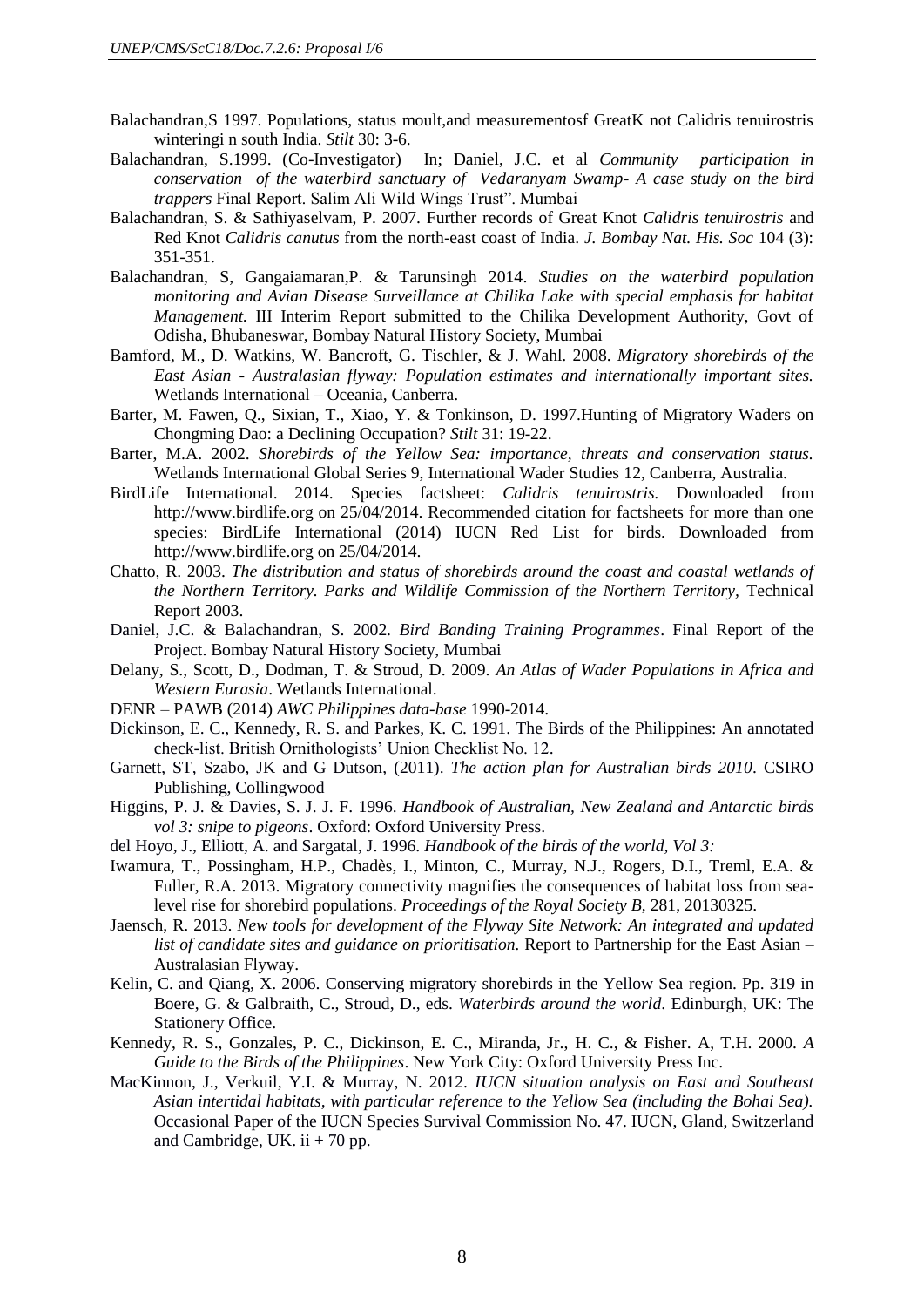- Magsalay, P.M., Rigor R. P., Gonzales , H. I.& Mapalo, A. M.. 1989. *Survey of Olango Island, Philippines with recommendations for ature conservation.* Asian Wetland Bureau Philippines Foundation, Inc, Cebu City.
- Ming, M., L. Jianjian, T. Chengjia, S. Pingyue & H. Wei 1998. The contribution of shorebirds to the catches of hunters in the Shanghai area, China, during 1997-1998. *Stilt*. 33:32-36.
- Mohapatra, K.K. & Rao,P. 1993. Some waders records from coastal Andhra Pradesh. *J. Bombay Nat. His. Soc.* 89: 250-251.
- Moores, N. 2006. South Korea's shorebirds: a review of abundance, distribution, threats and conservation status. *Stilt* 50: 62-72.
- Moores, N., Rogers, D., Kim R-H., Hassell, C., Gosbell, K., Kim S-A & Park, M-N. 2008. *The 2006- 2008 Saemangeum Shorebird Monitoring Program Report.* Birds Korea publication, Busan.
- Murray, N.J., Clemens, R.S., Phinn, S.R., Possingham, H.P. & Fuller, R.A. 2014. Tracking the rapid loss of tidal wetlands in the Yellow Sea. *Frontiers in Ecology and the Environment*.
- Naik, R. M., Murthy, M.S., Mansuri, A.P., Rao, Y.N., Pravez, R., Mundkur, T., Krishnan, S., Faldu, P. J., & Krishna, T.S.V.R. 1991. *Coastal Marine Ecosystems and Anthropogenic Pressure in the Gulf of Kachchh*. Final Report. WWF-India Sponsored Research Project. Department of Biosciences, Saurashtra University, Rajkot.
- Piersma, T., Lok, T.,Chen, T., Hassell, C.J., Yang, H-Y. Boyle, A., Slaymaker, M,. Chan, Y-C., Melville, D.S., Zhang, Z-W. & Ma Z. In prep. Simultaneous Declines in Survival of Three Shorebird Species Signals a Flyway at Risk
- Rogers, D.I., Moores, N. and Battley, P.F. 2006a. The migration of shorebirds through Saemangeum, the Geum Estuary and Gomso Bay, South Korea in 2006. *Stilt* 50: 73-89.
- Rogers, D. I., Piersma, T. & Hassell, C. J. 2006b Roost availability may constrain shorebird distribution: Exploring the energetic costs of roosting and disturbance around a tropical bay.. *Biol. Conserv.* 133: 225-235.
- Rogers D, Hassell C, Oldland J, Clemmens R, Boyle A & Rogers, K. 2009. Monitoring Yellow Sea Migrants in Australia (MYSMA): *North-western Australian shorebird surveys and workshops, December 2008.* Unpublished Report, June 2009. Downloaded from [http://www.awsg.org.au/pdfs/Report\\_on\\_MYSMA\\_surveys.pdf](http://www.awsg.org.au/pdfs/Report_on_MYSMA_surveys.pdf) on 21 Feb 2011
- Rogers, D.I., C.J. Hassell, A. Boyle, K. Gosbell, C. Minton, K.G. Rogers & R.H. Clarke. 2011. Shorebirds of the Kimberley Coast – Populations, key sites, trends and threats. *Journal of the Royal Society of Western Australia* 94: 377-391
- Tang, S & Wang, T. 1995. *Waterbird Hunting in East China*, Asian Wetland Bureau. Publication No. 114. Kuala Lumpur.
- Tomkovich, P. S. 1997. Breeding distribution, migrations and conservation status of the Great Knot *Calidris tenuirostris* in Russia. *Emu* 97: 265-282.
- van de Kam, J., P.F. Battley, B.J. McCaffery, D.I. Rogers, J. –S. Hong, N. Moores, J.-Y. Ki, J. Lewis & T. Piersma. 2010. *Invisible connections.* Why migrating shorebirds need the Yellow Sea. Melbourne: CSIRO Publishing.
- Wang, T.H., Tang, S.X. & Ma. J.S. 1991. *Survey of shorebirds and Coastal Wetlands in the Yellow River Delta, Shandong Province, Autumn 1991*. East China Waterbird Ecology Group, East China Normal University, Shanghai.
- Wang, T.H., Tang, S.X., Sai, D.J., & Fu, R.S.. 1992. *Survey of shorebirds and Coastal Wetlands in the Yellow River Delta, Shandong Province, Spring 1992*. East China Waterbird Ecology Group, East China Normal University, Shanghai.
- Wetlands International. 2006. *Waterbird Population Estimates*. Fourth Edition. Wetlands International, Wageningen, The Netherlands
- Wetlands International. 2014. *Waterbird Population Estimates*. Retrieved from [wpe.wetlands.org](http://wpe.wetlands.org/) on Wednesday 28 May 2014
- Wild Birds Club of the Philippines. 2011. "*Philippine Bird List*." The official website of the Wild Birds Club of the Philippines. Edited by Arne Jensen, & Desmond Allen. Aegypiu://www.birdwatch.ph/ html/checklist/checklist.html (accessed December 2012).
- Wild Bird Club of the Philippines 2014. *Wild bird records data-base* 2004-2013.